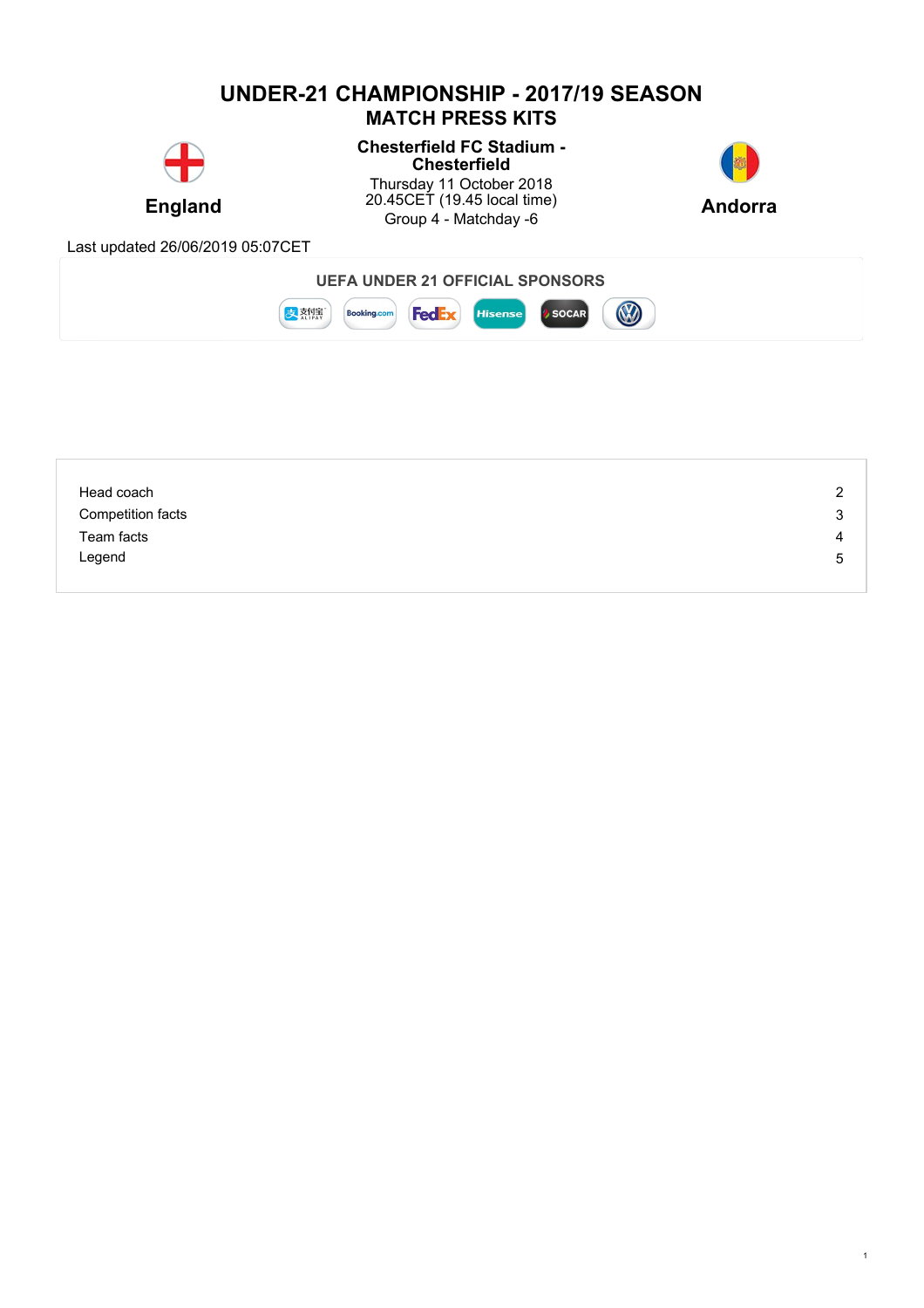2

## **Head coach**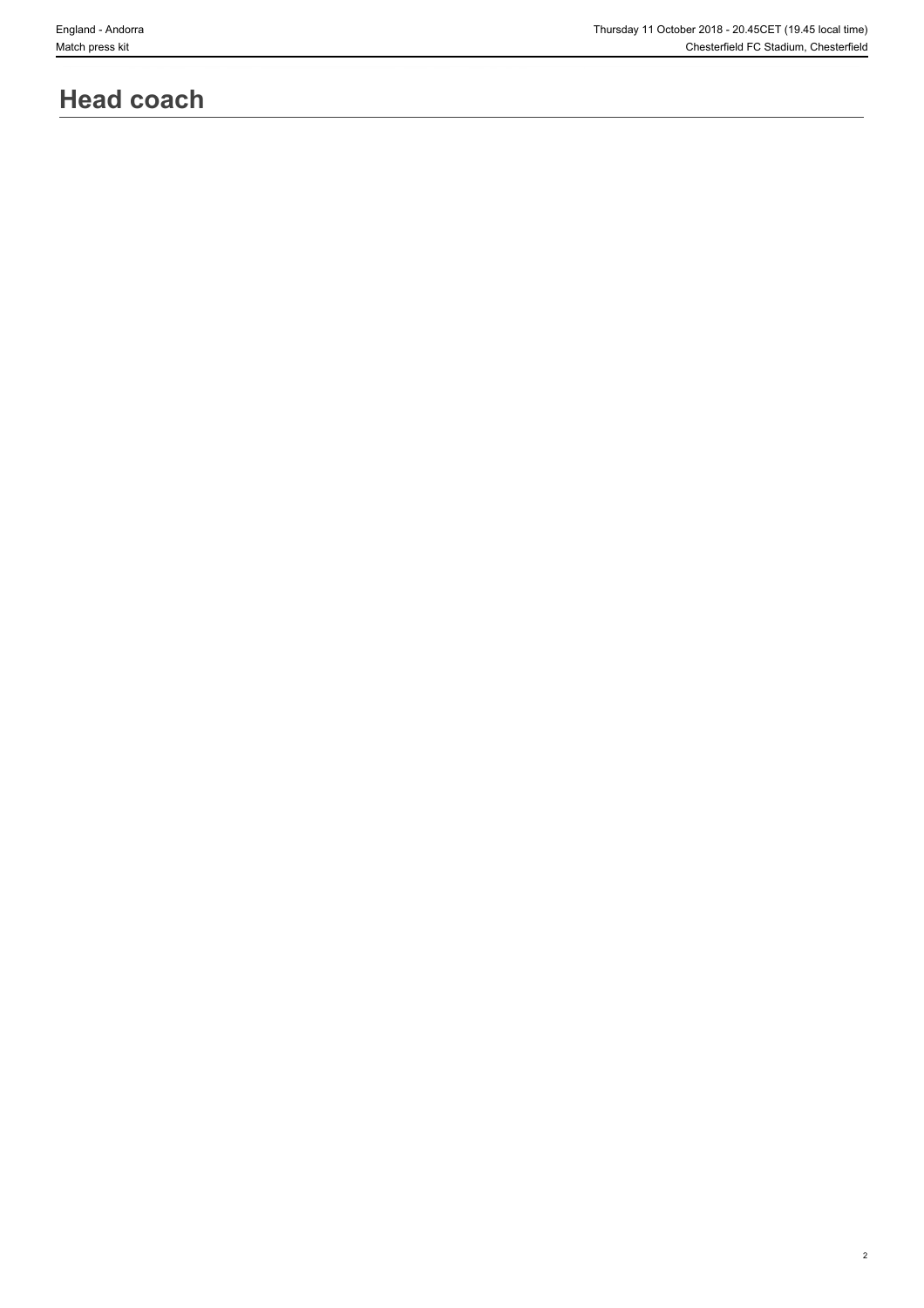3

# **Competition facts**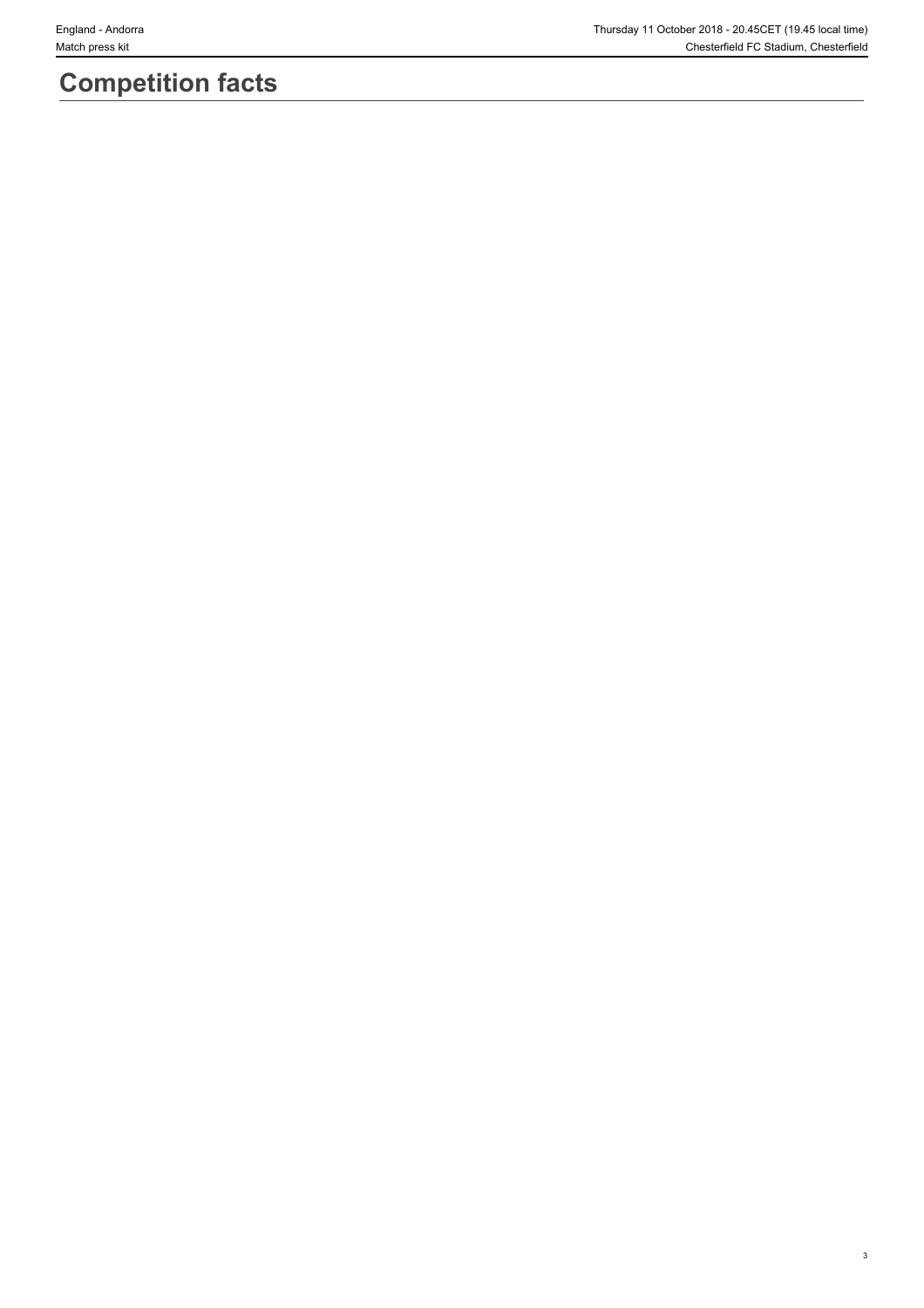## **Team facts**

4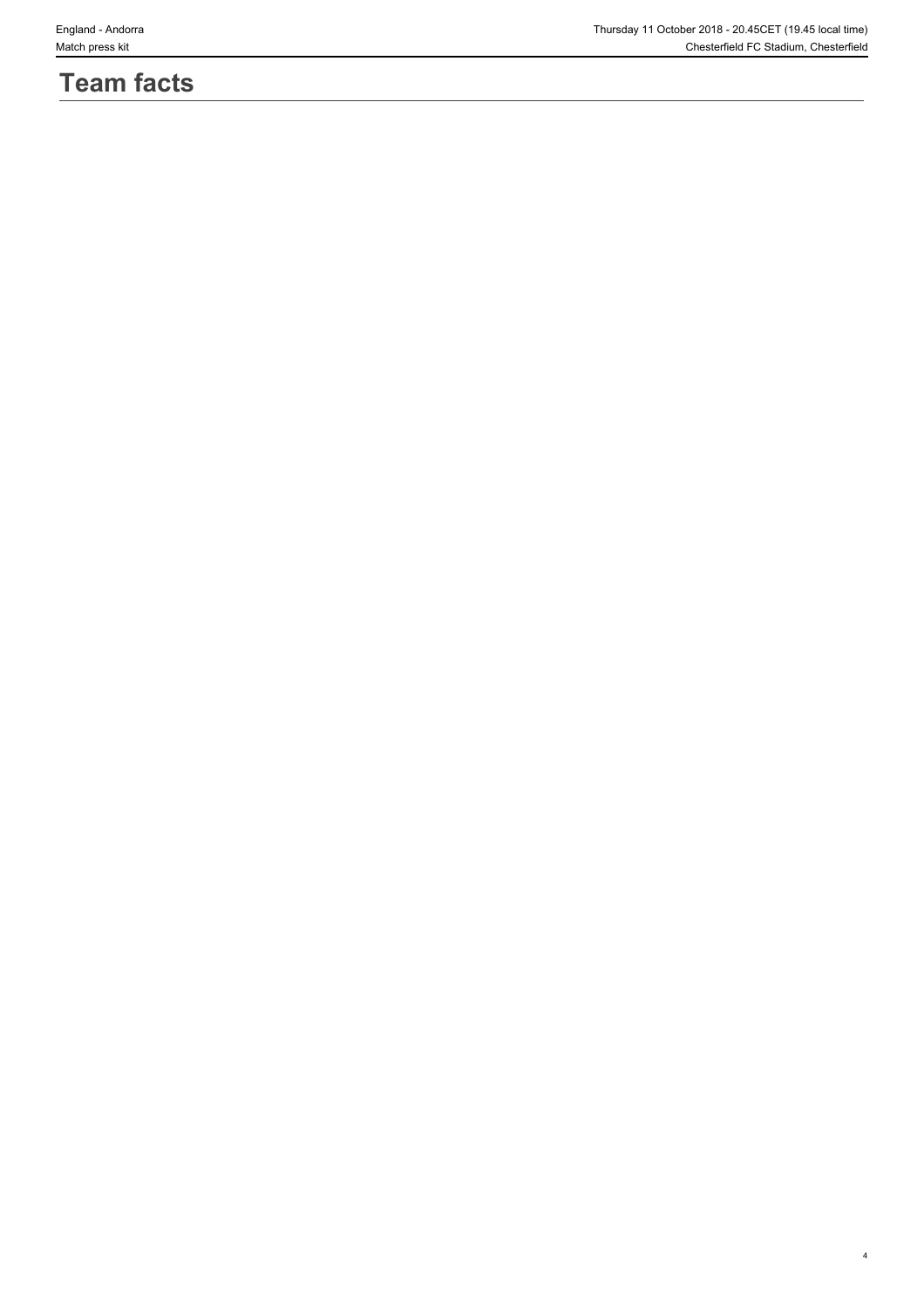## **Legend**

#### **:: Squad list**

**No:** number **DoB:** date of birth **Qual:** qualifying **FT:** final tournament **Pld:** played **Gls:** goals **Overall U21:** all-time qualifying and final tournament data

#### **:: Match officials**

**Nat:** nationality **DoB:** date of birth

**Under-21:** Total matches officiated in the UEFA European U21 Championship including all qualifying round matches. Matches as the fourth official are not included in these statistics. These are the official statistics considered valid for communicating official records in the competition.

**UEFA:** Total matches officiated in all UEFA competitions including all qualifying round matches. Matches where the official has acted as the fourth official are not included in these statistics. These are the official statistics considered valid for communicating official records in the competition.

#### **:: Group statistics/Tournament schedule**

**Pos:** position **Pld:** played **W:** won **D:** drawn **L:** lost **GF:** goals for **GA:** goals against **Pts:** points

#### **:: NOTE: All-time statistics**

Goals totals include the outcome of disciplinary decisions (eg. match forfeits when a 3-0 result is determined). Goals totals do not include goals scored from the penalty mark during a penalty shoot-out.

### **Competitions**

**UCL**: UEFA Champions League **ECCC**: European Champion Clubs' Cup **UEL**: UEFA Europa League **UCUP**: UEFA Cup **UCWC**: UEFA Cup Winners' Cup **SCUP**: UEFA Super Cup **UIC**: UEFA Intertoto Cup **ICF**: Inter-Cities Fairs Cup

#### **Club competitions National team competitions**

| <b>EURO:</b> UEFA European Football Championship |  |
|--------------------------------------------------|--|
| <b>WC: FIFA World Cup</b>                        |  |
| <b>CONFCUP: FIFA Confederations Cup</b>          |  |
| <b>FRIE:</b> Friendly internationals             |  |
| <b>U21FRIE:</b> Under-21 friendly internationals |  |
| U21: UEFA European Under-21 Championship         |  |
| U17: UEFA Under-17 Championship                  |  |
| U16: UEFA European Under-16 Championship         |  |
| U19: UEFA Under-19 Championship                  |  |
| U18: UEFA European Under-18 Championship         |  |
| <b>WWC: FIFA Women's World Cup</b>               |  |
| <b>WEURO:</b> UEFA European Women's Championship |  |
| <b>Other abbreviations</b>                       |  |

5

### **Competition stages**

| F: Final                           | <b>GS:</b> Group stage             | (aet): After extra time                            | pens: Penalties               |
|------------------------------------|------------------------------------|----------------------------------------------------|-------------------------------|
| <b>GS1: First group stage</b>      | <b>GS2:</b> Second group stage     | <b>No.: Number</b>                                 | og: Own goal                  |
| <b>3QR:</b> Third qualifying round | <b>R1:</b> First round             | ag: Match decided on away                          | P: Penalty                    |
| R2: Second round                   | <b>R3:</b> Third round             | qoals                                              | agg: Aggregate                |
| <b>R4:</b> Fourth round            | <b>PR:</b> Preliminary round       | <b>PId:</b> Matches played                         | AP: Appearances               |
| <b>SF: Semi-finals</b>             | <b>QF: Quarter-finals</b>          | <b>Pos.: Position</b>                              | <b>Comp.: Competition</b>     |
| $R16$ : round of 16                | <b>QR:</b> Qualifying round        | <b>Pts: Points</b>                                 | <b>D</b> : Drawn              |
| R32: Round of 32                   | <b>1QR: First qualifying round</b> | R: Sent off (straight red card) DoB: Date of birth |                               |
| <b>1st:</b> first leg              | <b>2QR:</b> Second qualifying      | <b>Res.: Result</b>                                | <b>ET:</b> Extra Time         |
|                                    | round                              | sg: Match decided by silver                        | <b>GA:</b> Goals against      |
| 2nd: second leg                    | FT: Final tournament               | qoal                                               | t: Match decided by toss of a |
| PO: Play-off                       | <b>ELITE:</b> Elite round          |                                                    | coin                          |
| <b>Rep: Replay</b>                 | 3rdPO: Third-place play-off        | <b>GF: Goals for</b>                               | W: Won                        |
| PO - FT: Play-off for Final        | <b>GS-FT:</b> Group stage – final  | gg: Match decided by golden Y: Booked              |                               |
| Tournament                         | tournament                         | qoal                                               | $L:$ Lost                     |
|                                    |                                    | Y/R: Sent off (two yellow                          | <b>Nat.: Nationality</b>      |
|                                    |                                    | cards)                                             | N/A: Not applicable           |

**f**: Match forfeited